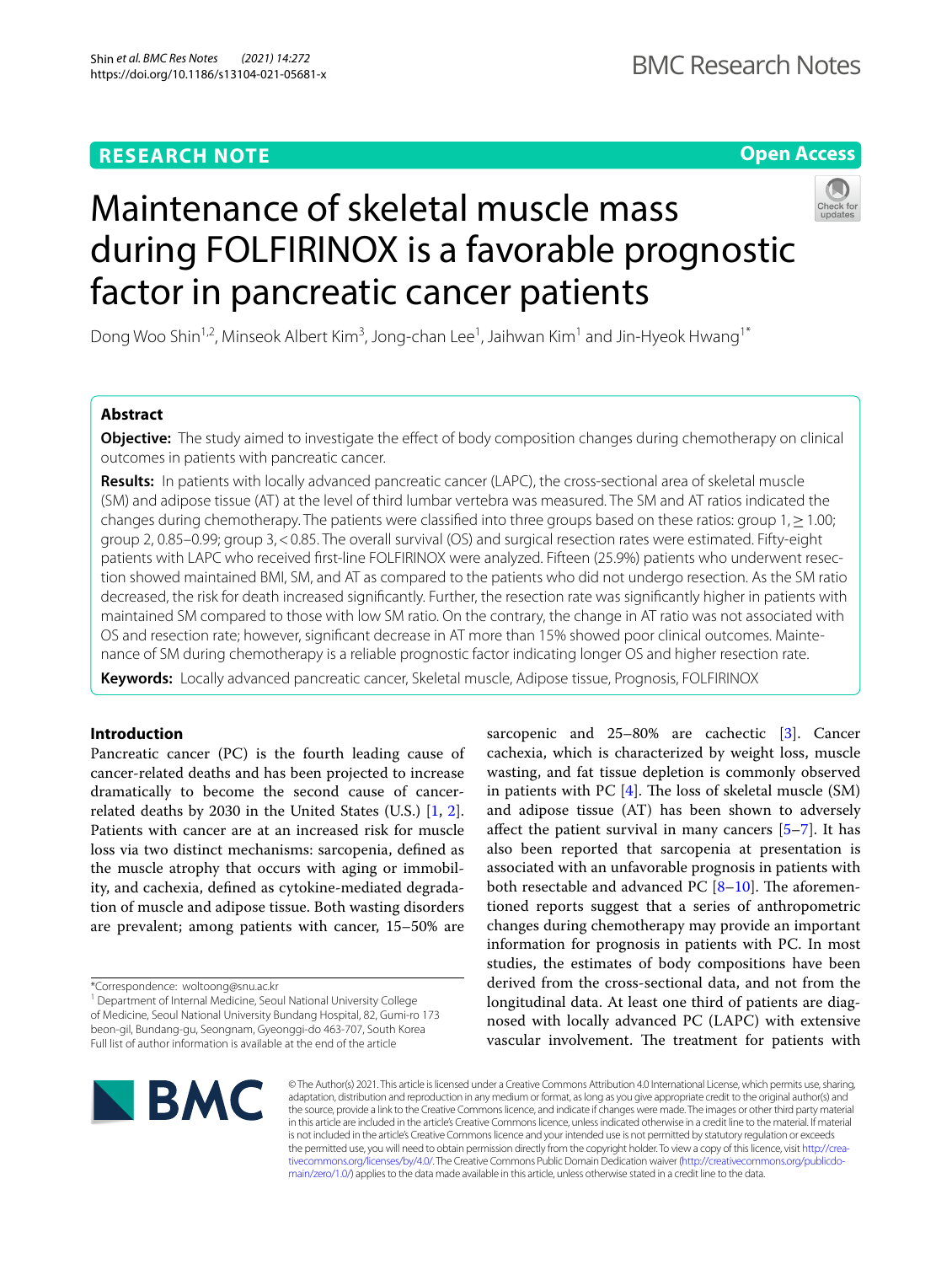LAPC primarily involves systemic chemotherapy, such as gemcitabine plus nab-paclitaxel or FOLFIRINOX [\[11](#page-5-8), [12\]](#page-5-9). Therefore, in the present study, we investigated the efect of the longitudinal changes in body composition during the frst-line FOLFIRINOX chemotherapy on the prognosis of patients with LAPC.

#### **Main text**

#### **Methods**

### *Study population*

Patients with LAPC who were treated with frst-line FOLFIRINOX at Seoul National University Bundang Hospital (SNUBH) from April 2012 to June 2016 were enrolled. The current study was approved by the Institutional Review Board of SNUBH (IRB approval number: B-1807–481-102).

The inclusion criteria for patients in this study were: (1) pathologically proven adenocarcinoma; (2) clinically diagnosed with LAPC according to the International Study Group of Pancreatic Surgery criteria [[13\]](#page-5-10); (3) received frst-line FOLFIRINOX chemotherapy; (4) Eastern Cooperative Oncology Group (ECOG) performance score of 0 or 1; and (5) availability of two computed tomography (CT) scans (one at the time of diagnosis and another after 6 months of FOLFIRINOX chemotherapy). The following patients were excluded from the study:  $(1)$ patients who did not receive FOLFIRINOX chemotherapy; (2) patients with the recurrence of tumor; and (3) patients with poor performance status ( $ECOG \geq 2$ ).

#### *Chemotherapy regimen/dose and follow‑up*

The FOLFIRINOX regimen was administered to the patients at the following doses: oxaliplatin, 85  $\text{mg/m}^2$ ; irinotecan, 180 mg/m<sup>2</sup>; leucovorin, 400 mg/m<sup>2</sup>; and fluorouracil, 400 mg/m $^2$  given as a bolus, followed by 2,400 mg/m<sup>2</sup> given as a 46-h continuous infusion, every 2 weeks. Modifcation of the dose was determined by the clinician based on toxicity and patient preference. Treatment response was evaluated by CT scan after an average of three cycles of FOLFIRINOX chemotherapy using Response Evaluation Criteria in Solid Tumours (RECIST) criteria, version 1.1. The cumulative relative dose intensity (cRDI, %), which considered the modifcation of dose intensity as well as cycle duration, was calculated using the RDI calculator at [http://www.hwang-lab.com.](http://www.hwang-lab.com)

#### *Anthropometric measurements*

Initial anthropometric values, including height and body weight, were retrieved from the medical records, and were used to calculate the body mass index (BMI,  $\text{kg/m}^2$ ). Serial CT scans at the time of diagnosis and after 6 months were used to quantify body composition, including the SM and AT areas. The boundaries of

the body composition area were drawn manually on the serial cross-sectional CT images at the level of third lumbar vertebra (L3) and measurements were recorded using SliceOmatic software (v5.0; Tomovision, Canada) (Fig. [1](#page-2-0)). The anthropometric data were used to calculate the ratios by dividing the post-chemotherapy values by the pre-chemotherapy values. SM and AT ratios were classified into three groups as follows: group  $1, \geq 1.00$ ; group 2, 0.85–0.99; and group  $3, < 0.85$ . The overall survival (OS), based on the SM and AT ratio groups, was estimated.

#### *Statistical analyses*

Categorical variables are presented as frequency and proportion, and continuous variables as mean $\pm$ standard deviation. Continuous variables with normal distribution were analyzed using the Student's t-test. Diferences among the groups were tested using the chi-square test, or paired t-test. Survival time was estimated using the Kaplan–Meier survival curves and compared using the log-rank test. Hazard ratios (HRs) and 95% confdence intervals (95% CIs) for the univariate model of OS were calculated using the Cox regression analysis. A two-sided *p*-value of<0.05 was considered statistically signifcant. The statistical analyses were performed using the IBM SPSS, version 22 for Windows (IBM Inc., Armonk, NY, USA).

#### **Results**

#### *Patient characteristics*

In the present study, initially 58 patients with LAPC were recruited from April 2012 to June 2016. The CT images before and after the administration of FOLFIRINOX chemotherapy were analyzed. After chemotherapy, 15 (25.9%) patients underwent surgical resection.

Table [1](#page-3-0) summarizes the demographic characteristics of the participants. The median age was 62.1 years, and 34 (58.6%) patients were men. The median tumor size was 3.8 cm and the tumor was located in the head and/ or neck of the pancreas in 39 (67.2%) patients. At frst presentation, the anthropometric data were as follows (mean  $\pm$  standard deviation): BMI, 21.7  $\pm$  2.9 kg/m<sup>2</sup>; SM area,  $111.8 \pm 24.9 \text{ cm}^2$ ; and AT area,  $202.1 \pm 85.6 \text{ cm}^2$ . All variables measured at the time of diagnosis showed no statistically signifcant diferences between the resection group and the non-resection group.

The patients received an average of 9 (range,  $1-20$ ) cycles of FOLFIRINOX chemotherapy. The resection group received more cycles of FOLFIRINOX chemotherapy than the non-resection group, but the diference was not statistically significant (11 vs. 8 cycles;  $p = 0.193$ ). The cRDI also did not show signifcant diference between the resection and non-resection groups (72.6% vs. 66.4%;  $p = 0.164$ .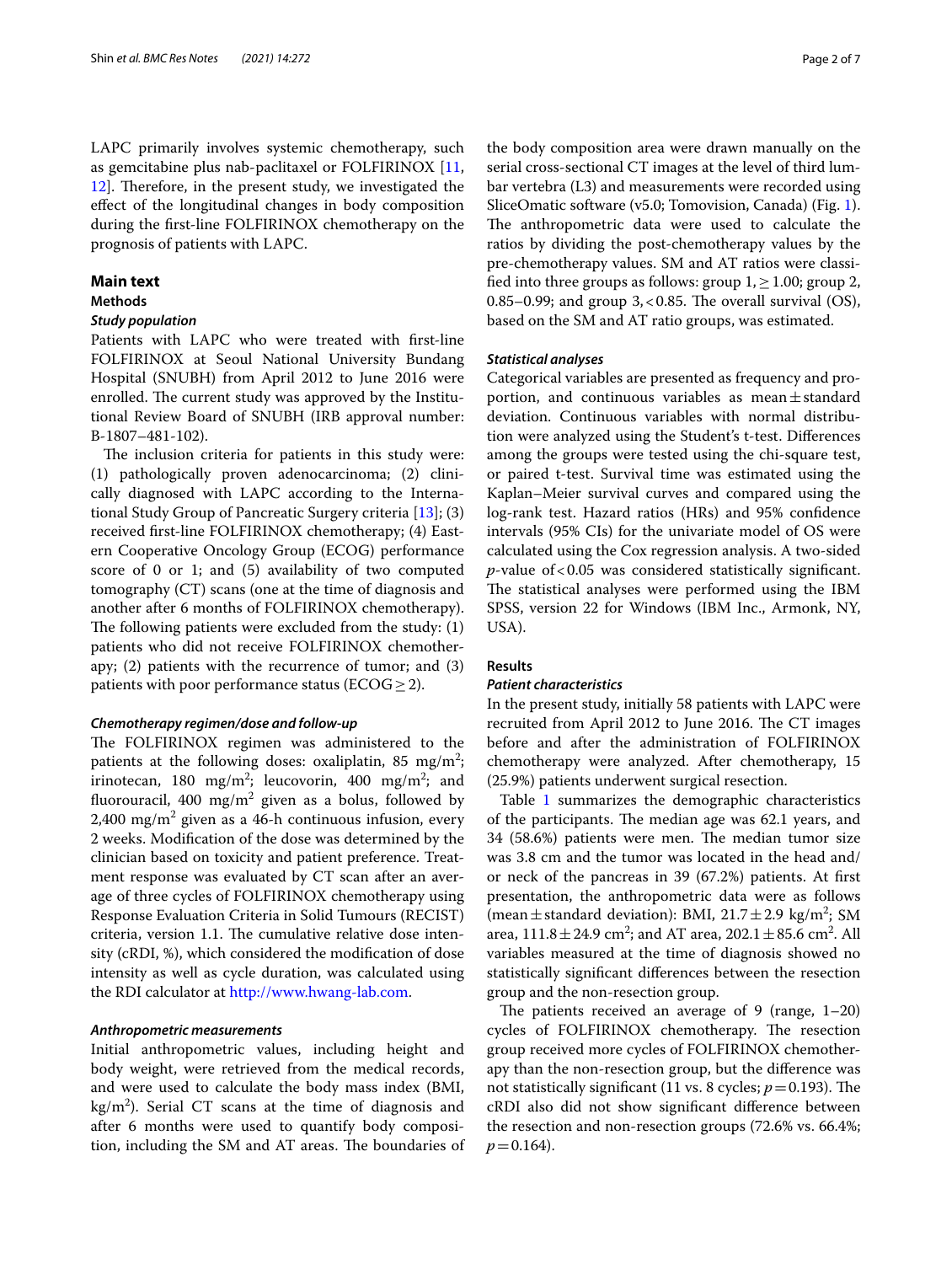

## <span id="page-2-0"></span>*Anthropometric changes during the FOLFIRINOX chemotherapy*

As shown in Table [2,](#page-3-1) the body compositions changed after the FOLFIRINOX chemotherapy. During the 6 months of chemotherapy, BMI, SM area, and AT area decreased by 0.5 kg/m<sup>2</sup>, 12.6 cm<sup>2</sup>, and 24.1 cm<sup>2</sup>, respectively. Among the 15 (25.9%) patients who underwent surgery after chemotherapy, these three indicators were maintained or increased (BMI was the same; SM area increased by an average of 0.3 cm $^2$ ; AT area increased by  $3.2 \text{ cm}^2$ ). However, these three anthropometric indices were signifcantly reduced in the unresected group (BMI decreased by 0.7 kg/m<sup>2</sup>; SM area decreased by 17.1 cm<sup>2</sup>; AT area decreased by 33.6  $\text{cm}^2$ ).

#### *Efect of anthropometric changes on the clinical outcome*

Additional file [1](#page-4-0): Table S1 shows the effect of anthropometric changes during FOLFIRINOX chemotherapy on survival and resectability. The median OS of all 58 patients with LAPC was 16.1 months during a median duration of follow-up of 22.1 months. Regarding the SM ratio, 7 (12.1%), 31 (53.4%), and 20 (34.5%) patients were in group  $1$  ( $\geq 1.00$ ), group 2 (0.85–0.99), and group 3  $( $0.80$ ), respectively. The median OS (95% CI) based on$ the SM ratios was as follows: group 1, not reached; group 2, 19.1 (12.4–25.7) months; and group 3, 12.0 (9.0–15.0) months (Additional fle [2](#page-4-1): Figure S1a, Additional fle [3](#page-4-2): Figure S2a). As the SM ratio decreased, the risk of death increased signifcantly (group 1, reference; group 2, HR: 4.871, 95% CI: 1.136–20.882; group 3, HR: 11.212, 95% CI: 2.527-49.738;  $p < 0.001$ ). The likelihood of resection was signifcantly higher in patients with maintained SM as compared to those with low SM ratio (group 1, 71.4%; group 2, 32.3%; group 3, 0%; *p*<0.001).

Based on the AT ratio, there were 16 (27.6%), 20 (34.5%), and 22 (37.9%) patients in group 1 ( $\geq$  1.00), group 2 (0.85–0.99), and group 3  $\langle$  < 0.85), respectively. The median OS was not significantly different between group 1 (19.1 [11.5–26.7] months) and group 2 (17.5 [7.1–27.9] months) (HR: 1.282, 95% CI: 0.576–2.856) (Additional file [2:](#page-4-1) Figure S1b, Additional file [3](#page-4-2): Figure S2b). However, if the AT ratio decreased by more than 15% (group 3), OS was signifcantly less (12.2 [11.1–13.3] months) (HR: 2.333, 95% CI: 1.067–5.103) than the group 1 (reference). Moreover, no statistically signifcant differences were observed in the resection rate among the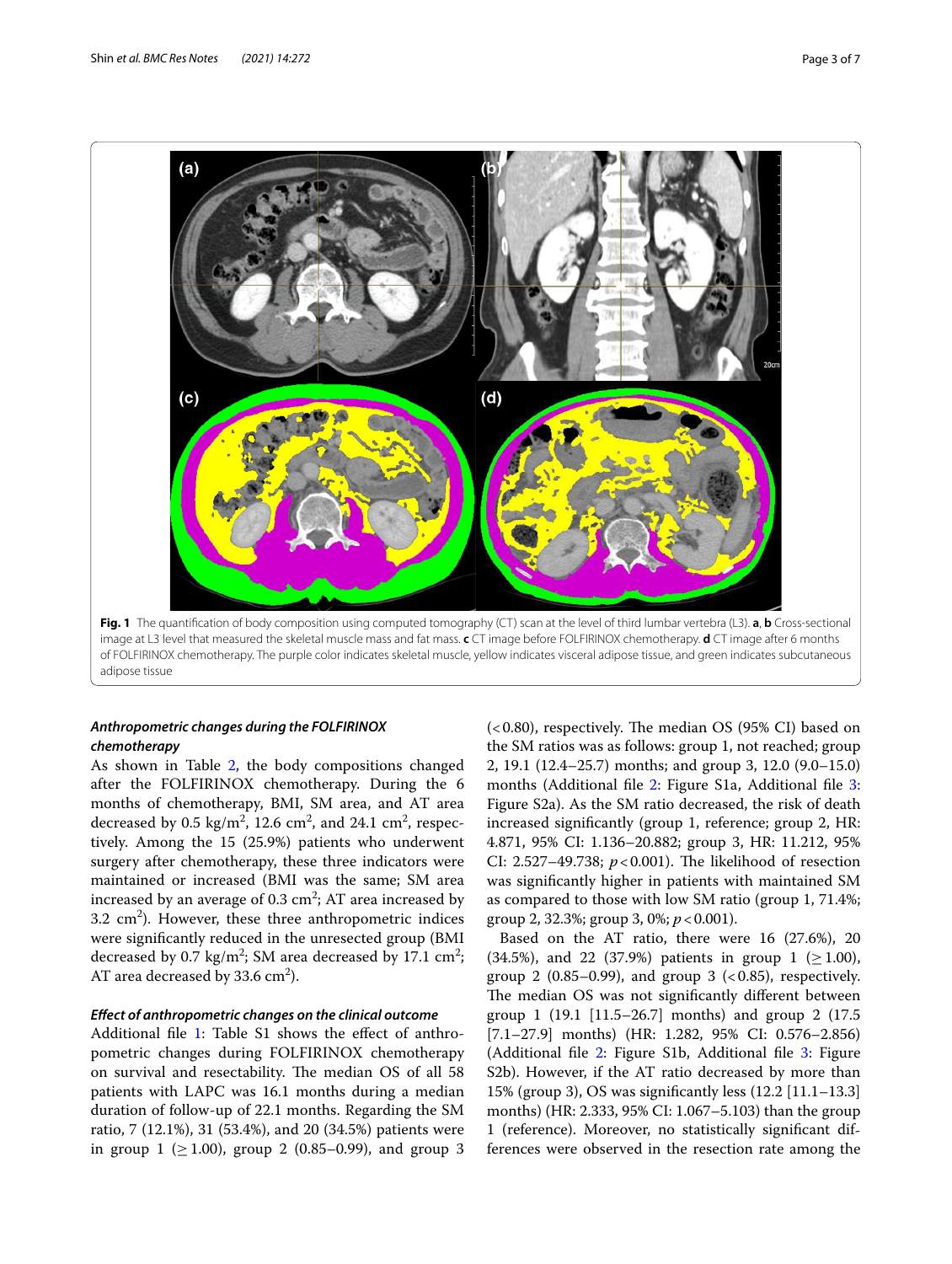| <b>Patient characteristics</b>     | Resection ( $n = 15$ ) | Non-resection ( $n = 43$ ) | Total ( $n = 58$ ) | <i>p</i> -value |
|------------------------------------|------------------------|----------------------------|--------------------|-----------------|
| Age (years)                        | $60.0 \pm 10.5$        | $62.8 \pm 8.4$             | $62.1 \pm 9.0$     | 0.292           |
| Male, n (%)                        | $6(40.0\%)$            | 28 (65.1%)                 | 34 (58.6%)         | 0.163           |
| ECOG score, n (%)                  |                        |                            |                    | 0.531           |
| $\mathbf{0}$                       | 8 (53.3%)              | 17 (39.5%)                 | 25 (43.1%)         |                 |
|                                    | 7 (46.7%)              | 26 (60.5%)                 | 33 (56.9%)         |                 |
| DM, n (%)                          | $6(40.0\%)$            | 20 (46.5%)                 | 26 (44.8%)         | 0.892           |
| Tumor size (cm)                    | $3.7 \pm 0.7$          | $3.9 \pm 1.5$              | $3.8 \pm 1.3$      | 0.434           |
| Tumor location, n (%)              |                        |                            |                    | 0.542           |
| Head/neck                          | 8 (53.3%)              | 31 (72.1%)                 | 39 (67.2%)         |                 |
| Body/tail                          | 7(46.7%)               | 12 (27.9%)                 | 19 (32.8%)         |                 |
| Vessel invasion, n (%)             |                        |                            |                    | 0.266           |
| Artery                             | 2(13.3%)               | $9(20.9\%)$                | 11 (19.0%)         |                 |
| Vein                               | $0(0.0\%)$             | 5(11.6%)                   | 5(8.6%)            |                 |
| Both                               | 13 (86.7%)             | 29 (67.4%)                 | 42 (72.4%)         |                 |
| CA 19-9 (U/mL)                     | $576 \pm 1,220$        | $963 \pm 1,833$            | $863 \pm 1,695$    | 0.452           |
| CEA (ng/mL)                        | $9.2 \pm 19.3$         | $5.4 \pm 10.1$             | $6.4 \pm 13.0$     | 0.469           |
| FOLFIRINOX cycles [median (range)] | $11(2-16)$             | $8(1-20)$                  | $9(1-20)$          | 0.193           |
| $\geq 6$ cycles                    | 14 (93.3%)             | 33 (76.7%)                 | 47 (81.0%)         | 0.304           |
| cRDI (%)                           | $72.6 \pm 12.4$        | $66.4 \pm 15.2$            | $68.0 \pm 14.7$    | 0.164           |
| >70%                               | 8 (53.3%)              | 21 (48.8%)                 | 29 (50.0%)         | 1.000           |
| BMI ( $kg/m2$ )                    | $22.7 \pm 2.6$         | $21.3 \pm 3.0$             | $21.7 \pm 2.9$     | 0.110           |
| SM area $(cm2)$                    | $107.4 \pm 26.6$       | $113.3 \pm 24.4$           | $111.8 \pm 24.9$   | 0.435           |
| AT area ( $cm2$ )                  | $211.4 \pm 66.3$       | 198.8 ± 91.9               | $202.1 \pm 85.6$   | 0.627           |

<span id="page-3-0"></span>**Table 1** Baseline characteristics of the study population (n = 58)

The data are presented as mean  $\pm$  standard deviation or n (%)

*ECOG* Eastern Cooperative Oncology Group, *DM* diabetes mellitus, *CA19-9* carbohydrate antigen 19–9, *CEA* carcinoembryonic antigen, *cRDI* corrected relative dose intensity, *BMI* body mass index, *SM* skeletal muscle, *AT* adipose tissue

<span id="page-3-1"></span>

|  |  |  | Table 2 Changes of body mass index, skeletal muscle area, and adipose tissue area during the first-line FOLFIRINOX chemotherapy |
|--|--|--|---------------------------------------------------------------------------------------------------------------------------------|
|  |  |  |                                                                                                                                 |

| <b>Variables</b>               | <b>Subgroups</b>       | Before chemotherapy | After chemotherapy | <i>p</i> -value | <b>Difference</b><br>(after-before) | Ratio (after/before) |
|--------------------------------|------------------------|---------------------|--------------------|-----------------|-------------------------------------|----------------------|
| BMI ( $kg/m2$ )                | Resection ( $n = 15$ ) | $22.7 + 2.6$        | $22.7 \pm 2.8$     | 0.935           | $0.0 + 2.2$                         | $1.013 \pm 0.104$    |
|                                | No resection $(n=43)$  | $21.3 \pm 3.0$      | $20.6 \pm 3.2$     | 0.013           | $-0.7 + 1.7$                        | $0.988 + 0.078$      |
|                                | Total $(n=58)$         | $21.7 \pm 2.9$      | $21.2 \pm 3.2$     | 0.052           | $-0.5 \pm 1.8$                      | $0.997 \pm 0.086$    |
| SM area $(cm2)$                | Resection $(n = 15)$   | $107.4 \pm 26.6$    | $107.8 \pm 27.3$   | 0.889           | $0.3 \pm 9.2$                       | $1.006 \pm 0.099$    |
|                                | No resection $(n=43)$  | $113.3 + 24.4$      | $96.2 + 22.9$      | < 0.001         | $-17.1 \pm 13.6$                    | $0.853 + 0.116$      |
|                                | Total $(n=58)$         | $111.8 \pm 24.9$    | $99.2 + 24.4$      | < 0.001         | $-12.6 \pm 14.7$                    | $0.911 \pm 0.130$    |
| AT area $\text{(cm}^2\text{)}$ | Resection $(n = 15)$   | $211.4 \pm 66.3$    | $214.6 \pm 63.4$   | 0.832           | $3.2 \pm 57.0$                      | $1.062 \pm 0.353$    |
|                                | No resection $(n=43)$  | $198.8 + 91.9$      | $165.2 \pm 83.4$   | < 0.001         | $-33.6 + 56.8$                      | $0.861 \pm 0.253$    |
|                                | Total ( $n = 58$ )     | $202.1 \pm 85.6$    | $178.0 \pm 81.2$   | 0.003           | $-24.1 \pm 58.7$                    | $0.889 \pm 0.292$    |

The data are presented as mean $\pm$ standard deviation

*BMI* body mass index, *SM* skeletal muscle, *AT* adipose tissue

diferent groups based on AT ratio (group 1, 31.3%; group 2, 35.0%; group 3, 13.6%; *p*=0.243).

### **Discussion**

The present study showed the longitudinal changes in body composition and the associations of these changes with clinical outcomes in patients with LAPC during the first-line FOLFIRINOX chemotherapy. The principal fndings of this study are: (i) the patients with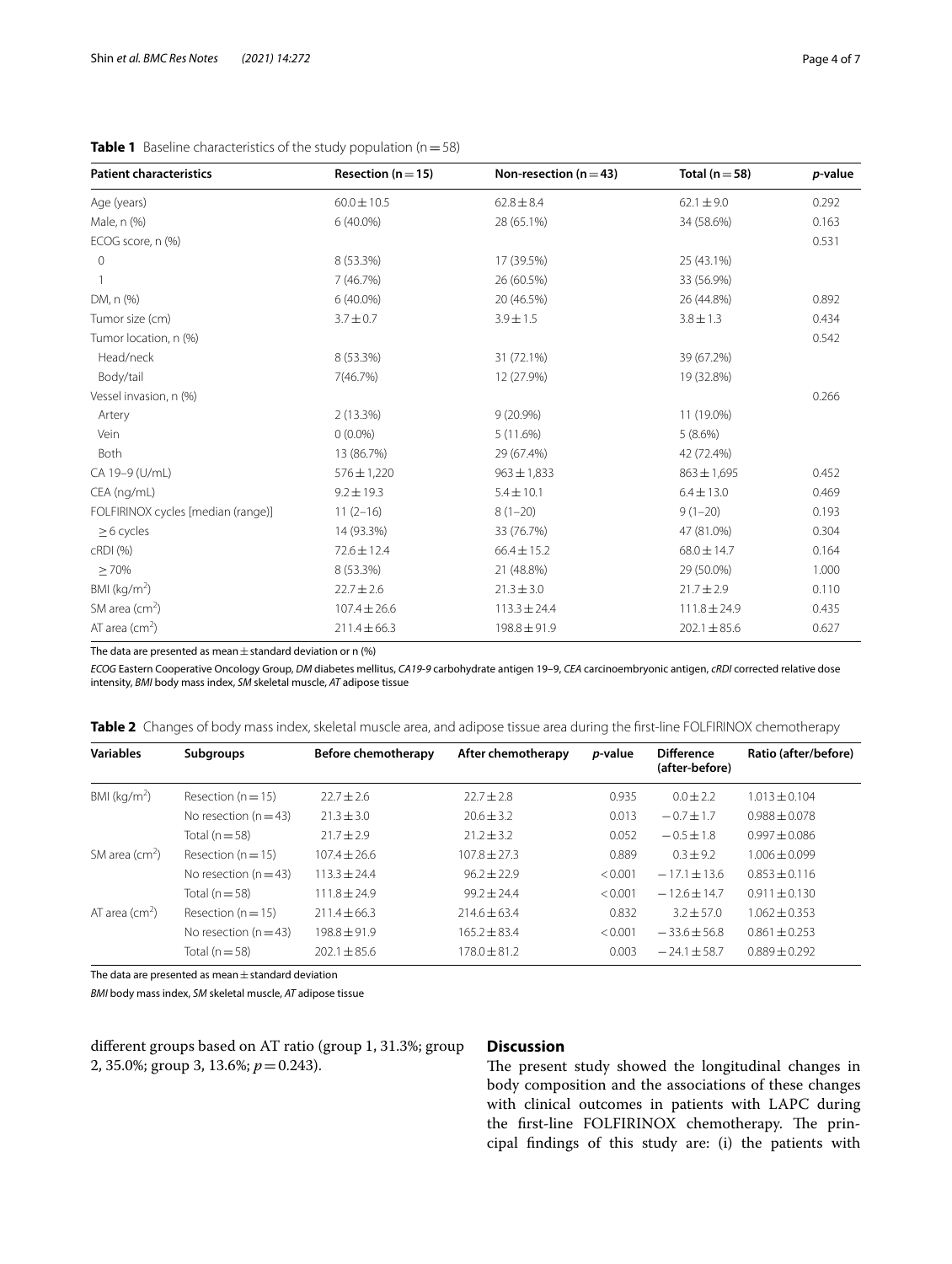well-maintained SM during chemotherapy were associated with higher resectability and longer OS than those with low SM ratio, even though cRDI was not diferent. (ii) The AT change during chemotherapy was not correlated with clinical outcomes; however, signifcant decrease in AT ratio showed poor clinical outcomes.

The sarcopenia at the time of diagnosis has been reported to be an independent prognostic factor of reduced survival in PC patients as well as in several cancers [\[5](#page-5-4)–[10,](#page-5-7) [14–](#page-5-11)[19\]](#page-5-12), the underlying mechanism that links sarcopenia with poor survival has not been fully elucidated. A decrease in SM leads to aberrant energy homeostasis, impaired cell growth, insulin resistance, and immune dysfunction [\[20](#page-5-13), [21\]](#page-5-14). In patients with PC, as well as nutritional deficiency, the insufficiency of pancreatic exocrine and endocrine functions, infection, and other metabolic factors can also contribute to the sarcopenia. The results of the present study showed that SM decrease during chemotherapy may be an important prognostic indicator for OS. SM decrease during chemotherapy may be a more important prognostic indicator than sarcopenia at the time of diagnosis. Many studies have reported that sarcopenic patients at the time of diagnosis have poor long-term outcomes  $[22-24]$  $[22-24]$ . The inability to maintain SM causes progressive functional impairment and a decreased quality of life, which in turn increases morbidity and mortality [\[25](#page-6-0), [26\]](#page-6-1).

Further, the fndings of our study suggest that AT loss was not significantly associated with prognosis. The signifcant fat loss is associated with decreased survival in patients with PC, and this fnding is consistent with the previously published data [[27,](#page-6-2) [28\]](#page-6-3). Previous studies have shown that sarcopenia, sarcopenic obesity, and myosteatosis at the time of diagnosis are associated with decreased survival in patients with PC [[29](#page-6-4), [30](#page-6-5)]. However, owing to the complexity of PC, it is difficult to fully elucidate the underlying mechanisms associated with AT reduction and poor clinical outcomes.

Furthermore, a study has implicated tumor Fn14 (tumor necrosis factor receptor superfamily member 12A; TNFRSF12A) as an inducer of cachexia in mice models, and it was shown that the antibodies against Fn14 prevented tumor-induced cachexia and extended lifespan without chemotherapy  $[31]$  $[31]$ . This suggests that regardless of chemotherapy, survival time can be prolonged if cachexia and sarcopenia are prevented. The eforts to maintain SM, including dietary or physical rehabilitation programs, concurrent administration of nutritional supplements, and/or drugs targeting chronic infammation and cachexia may represent a critical adju-vant strategy during chemotherapy [\[32\]](#page-6-7). The determination of body compartments is an easy and quick tool that can be added without additional radiation exposure or

cost. Anthropometric information can be easily applied in clinical setting with the potential to improve nutritional care and chemotherapy dose calculation.

#### **Conclusion**

In conclusion, the anthropometric changes during the frst-line FOLFIRINOX chemotherapy were associated with the clinical outcome in patients with LAPC. The fndings of our study suggest that the patients with wellmaintained SM during chemotherapy have longer OS and higher resectability.

#### **Limitations**

The present study has some limitations. First, owing to its retrospective nature, we were unable to identify a causal relationship between sarcopenia and poor survival, and only revealed an association between them. Second, the information on standardized nutritional counseling during chemotherapy was missing. Despite these limitations, this study has several strengths. First, the longitudinal assessment of serial anthropometric measurements was used throughout the course of chemotherapy in patients with PC. Progressive loss of SM during chemotherapy was more closely related to shorter OS than pretreatment sarcopenia. Because, SM volume decreases over time with the tumor progression, it should ideally be evaluated longitudinally. Second, body composition can be evaluated by CT scan, which has the potential to become a feasible and clinically relevant measure.

#### **Abbreviations**

PC: Pancreatic cancer; LAPC: Locally advanced pancreatic cancer; SNUBH: Seoul National University Bundang Hospital; CT: Computed tomography; RECIST: Response evaluation criteria in solid tumours; cRDI: Cumulative relative dose intensity; OS: Overall survival; ECOG: Eastern Cooperative Oncology Group; BMI: Body mass index; SM: Skeletal muscle; AT: Adipose tissue; HR: Hazard ratio; 95% CI: 95% Confdence intervals; CA 19-9: Carbohydrate antigen 19-9; CEA: Carcinoembryonic antigen.

#### **Supplementary Information**

The online version contains supplementary material available at [https://doi.](https://doi.org/10.1186/s13104-021-05681-x) [org/10.1186/s13104-021-05681-x.](https://doi.org/10.1186/s13104-021-05681-x)

<span id="page-4-0"></span>**Additional fle 1: Table S1.** Median overall survival, resection rate, and chemotherapy dose according to anthropometric changes during FOL-FIRINOX chemotherapy.

<span id="page-4-1"></span>**Additional fle 2: Figure S1.** Anthropometric changes during six months of FOLFIRINOX chemotherapy (a) changes in the skeletal muscle mass (b) changes in the total adipose tissue mass. The resection group is indicated by red color and non-resection group is indicated by gray color.

<span id="page-4-2"></span>Additional file 3: Figure S2. Kaplan–Meier curves showing the relationship between anthropometric changes and overall survival (OS) (a) skeletal muscle (SM) ratio and OS (b) total adipose tissue (AT) ratio and OS.

**Acknowledgements** None.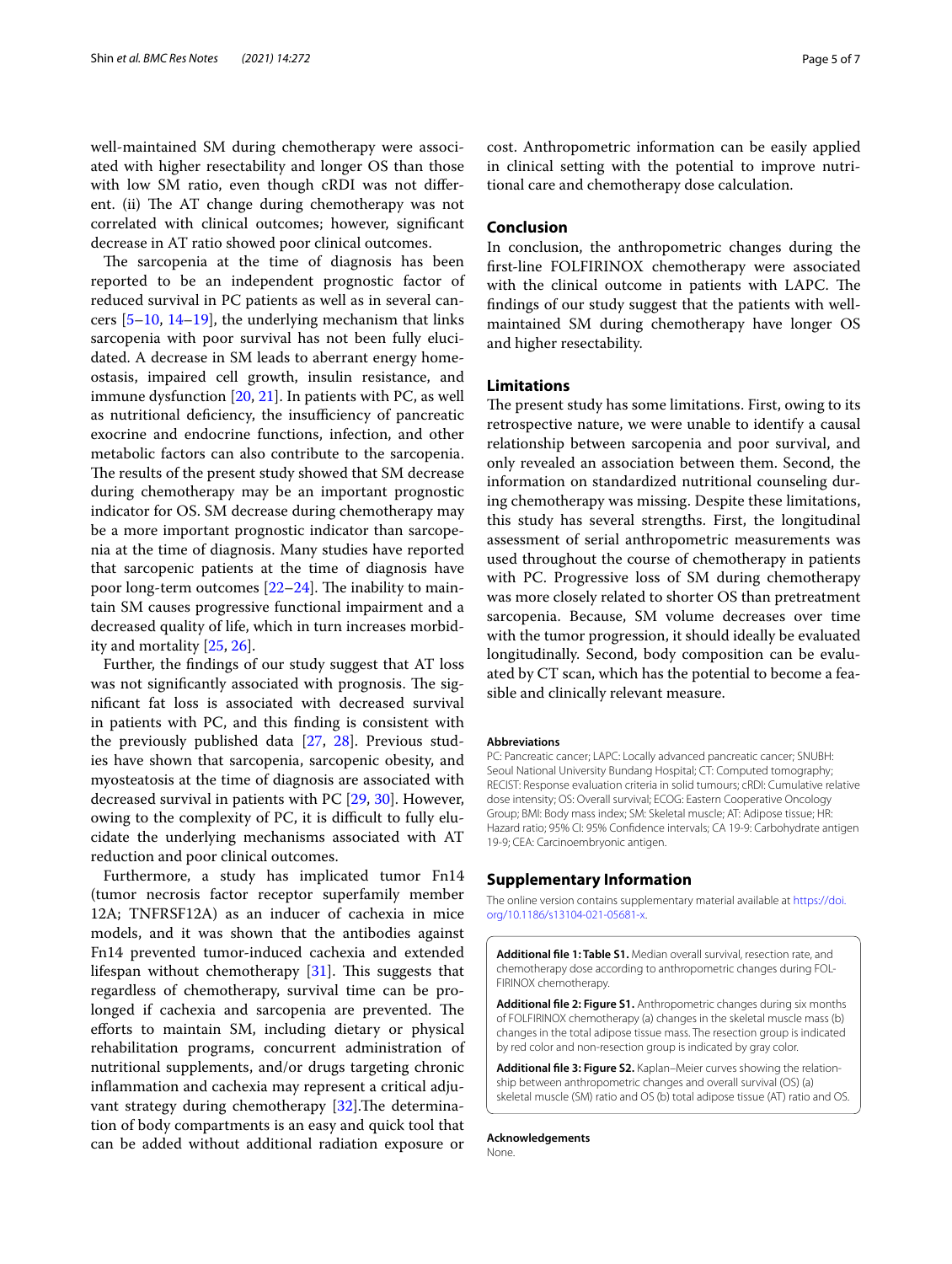#### **Authors' contributions**

DWS analyzed the data and drafted the article. MAK performed data handling andstatistical analysis. JHH designed the study and edited the manuscript. JCL and JK contributed to the review ofthe manuscript. Writing assistance: None. All authors read and approved the fnal manuscript.

#### **Funding**

None.

#### **Availability of data and materials**

The datasets used and/or analyzed during the current study are available from the corresponding author on reasonable request.

#### **Declarations**

#### **Ethics approval and consent to participate**

The study was approved by the Ethics Committee of Seoul National University Bundang Hospital. This study adhered to ethical principles regarding medical research involving human subjects in accordance with the Declaration of Helsinki. Furthermore, this study, which aspired to protect the lives, health, privacy, and dignity of the participants, was approved by the appropriate Medical Ethics Committee. The requirement for informed consent from individual participants was waived because the study did not manipulate the environment or subjects, and relevant data was obtained from a large-scale database.

#### **Consent to publish**

Not applicable.

#### **Competing interests**

The authors declared no potential conficts of interests with respect to the research, authorship, and/or publications of this article.

#### **Author details**

<sup>1</sup> Department of Internal Medicine, Seoul National University College of Medicine, Seoul National University Bundang Hospital, 82, Gumi-ro 173 beon-gil, Bundang-gu, Seongnam, Gyeonggi-do 463-707, South Korea. <sup>2</sup> Division of Gastroenterology, Department of Internal Medicine, Keimyung University School of Medicine, Keimyung University Dongsan Medical Center, Daegu, Republic of Korea. <sup>3</sup> Department of Internal Medicine, Seoul National University College of Medicine, Seoul National University Hospital, Seoul, South Korea.

#### Received: 12 December 2020 Accepted: 5 July 2021 Published online: 15 July 2021

#### **References**

- <span id="page-5-0"></span>1. Siegel RL, Miller KD, Fuchs HE, Jemal A. Cancer statistics, 2021. CA Cancer J Clin. 2021;71(1):7–33.
- <span id="page-5-1"></span>2. Rahib L, Smith BD, Aizenberg R, Rosenzweig AB, Fleshman JM, Matrisian LM. Projecting cancer incidence and deaths to 2030: the unexpected burden of thyroid, liver, and pancreas cancers in the United States. Cancer Res. 2014;74(11):2913–21.
- <span id="page-5-2"></span>3. Peterson SJ, Mozer M. Diferentiating sarcopenia and cachexia among patients with cancer. Nutr Clin Pract. 2017;32(1):30–9.
- <span id="page-5-3"></span>4. Ozola Zalite I, Zykus R, Francisco Gonzalez M, Saygili F, Pukitis A, Gaujoux S, Charnley RM, Lyadov V. Infuence of cachexia and sarcopenia on survival in pancreatic ductal adenocarcinoma: a systematic review. Pancreatology. 2015;15(1):19–24.
- <span id="page-5-4"></span>5. Hamaguchi Y, Kaido T, Okumura S, Kobayashi A, Shirai H, Yao S, Yagi S, Kamo N, Seo S, Taura K, et al. Preoperative visceral adiposity and muscularity predict poor outcomes after hepatectomy for hepatocellular carcinoma. Liver Cancer. 2019;8(2):92–109.
- 6. da Cunha LP, Silveira MN, Mendes MCS, Costa FO, Macedo LT, de Siqueira NS, Carvalheira JBC. Sarcopenia as an independent prognostic factor in patients with metastatic colorectal cancer: A retrospective evaluation. Clin Nutr ESPEN. 2019;32:107–12.
- <span id="page-5-5"></span>7. Rossi F, Valdora F, Bignotti B, Torri L, Succio G, Tagliafco AS. Evaluation of body Computed Tomography-determined sarcopenia in breast cancer patients and clinical outcomes: a systematic review. Cancer Treat Res Commun. 2019;21:100154.
- <span id="page-5-6"></span>8. Sugimoto M, Farnell MB, Nagorney DM, Kendrick ML, Truty MJ, Smoot RL, Chari ST, Moynagh MR, Petersen GM, Carter RE, et al. Decreased skeletal muscle volume is a predictive factor for poorer survival in patients undergoing surgical resection for pancreatic ductal adenocarcinoma. J Gastrointest Surg. 2018;22(5):831–9.
- 9. Choi Y, Oh DY, Kim TY, Lee KH, Han SW, Im SA, Kim TY, Bang YJ. Skeletal muscle depletion predicts the prognosis of patients with advanced pancreatic cancer undergoing palliative chemotherapy, independent of body mass index. PLoS ONE. 2015;10(10):e0139749.
- <span id="page-5-7"></span>10. Park I, Choi SJ, Kim YS, Ahn HK, Hong J, Sym SJ, Park J, Cho EK, Lee JH, Shin YJ, et al. Prognostic factors for risk stratification of patients with recurrent or metastatic pancreatic adenocarcinoma who were treated with gemcitabine-based chemotherapy. Cancer Res Treat. 2016;48(4):1264–73.
- <span id="page-5-8"></span>11. Philip PA, Lacy J, Portales F, Sobrero A, Pazo-Cid R, Manzano Mozo JL, Kim EJ, Dowden S, Zakari A, Borg C, et al. Nab-paclitaxel plus gemcitabine in patients with locally advanced pancreatic cancer (LAPACT): a multicentre, open-label phase 2 study. Lancet Gastroenterol Hepatol. 2020;5(3):285–94.
- <span id="page-5-9"></span>12. Marthey L, Sa-Cunha A, Blanc JF, Gauthier M, Cueff A, Francois E, Trouilloud I, Malka D, Bachet JB, Coriat R, et al. FOLFIRINOX for locally advanced pancreatic adenocarcinoma: results of an AGEO multicenter prospective observational cohort. Ann Surg Oncol. 2015;22(1):295–301.
- <span id="page-5-10"></span>13. Bockhorn M, Uzunoglu FG, Adham M, Imrie C, Milicevic M, Sandberg AA, Asbun HJ, Bassi C, Buchler M, Charnley RM, et al. Borderline resectable pancreatic cancer: a consensus statement by the International Study Group of Pancreatic Surgery (ISGPS). Surgery. 2014;155(6):977–88.
- <span id="page-5-11"></span>14. Daly LE, Ni Bhuachalla EB, Power DG, Cushen SJ, James K, Ryan AM. Loss of skeletal muscle during systemic chemotherapy is prognostic of poor survival in patients with foregut cancer. J Cachexia Sarcopenia Muscle. 2018;9(2):315–25.
- 15. Sandini M, Patino M, Ferrone CR, Alvarez-Perez CA, Honselmann KC, Paiella S, Catania M, Riva L, Tedesco G, Casolino R, et al. Association between changes in body composition and neoadjuvant treatment for pancreatic cancer. JAMA Surg. 2018;153(9):809–15.
- 16. El Amrani M, Vermersch M, Fulbert M, Prodeau M, Lecolle K, Hebbar M, Ernst O, Pruvot FR, Truant S. Impact of sarcopenia on outcomes of patients undergoing pancreatectomy: a retrospective analysis of 107 patients. Medicine (Baltimore). 2018;97(39):e12076.
- 17. Choi MH, Yoon SB, Lee K, Song M, Lee IS, Lee MA, Hong TH, Choi MG. Preoperative sarcopenia and post-operative accelerated muscle loss negatively impact survival after resection of pancreatic cancer. J Cachexia Sarcopenia Muscle. 2018;9(2):326–34.
- 18. Dalal S, Hui D, Bidaut L, Lem K, Del Fabbro E, Crane C, Reyes-Gibby CC, Bedi D, Bruera E. Relationships among body mass index, longitudinal body composition alterations, and survival in patients with locally advanced pancreatic cancer receiving chemoradiation: a pilot study. J Pain Symptom Manage. 2012;44(2):181–91.
- <span id="page-5-12"></span>19. Basile D, Parnofello A, Vitale MG, Cortiula F, Gerratana L, Fanotto V, Lisanti C, Pelizzari G, Ongaro E, Bartoletti M, et al. The IMPACT study: early loss of skeletal muscle mass in advanced pancreatic cancer patients. J Cachexia Sarcopenia Muscle. 2019;10(2):368–77.
- <span id="page-5-13"></span>20. Biolo G, Cederholm T, Muscaritoli M. Muscle contractile and metabolic dysfunction is a common feature of sarcopenia of aging and chronic dis‑ eases: from sarcopenic obesity to cachexia. Clin Nutr. 2014;33(5):737–48.
- <span id="page-5-14"></span>21. Demontis F, Piccirillo R, Goldberg AL, Perrimon N. The infuence of skeletal muscle on systemic aging and lifespan. Aging Cell. 2013;12(6):943–9.
- <span id="page-5-15"></span>22. Prado CM, Lieffers JR, McCargar LJ, Reiman T, Sawyer MB, Martin L, Baracos VE. Prevalence and clinical implications of sarcopenic obesity in patients with solid tumours of the respiratory and gastrointestinal tracts: a population-based study. Lancet Oncol. 2008;9(7):629–35.
- 23. Okumura S, Kaido T, Hamaguchi Y, Kobayashi A, Shirai H, Yao S, Yagi S, Kamo N, Hatano E, Okajima H, et al. Visceral adiposity and sarcopenic visceral obesity are associated with poor prognosis after resection of pancreatic cancer. Ann Surg Oncol. 2017;24(12):3732–40.
- <span id="page-5-16"></span>24. Mintziras I, Miligkos M, Wachter S, Manoharan J, Maurer E, Bartsch DK. Sarcopenia and sarcopenic obesity are signifcantly associated with poorer